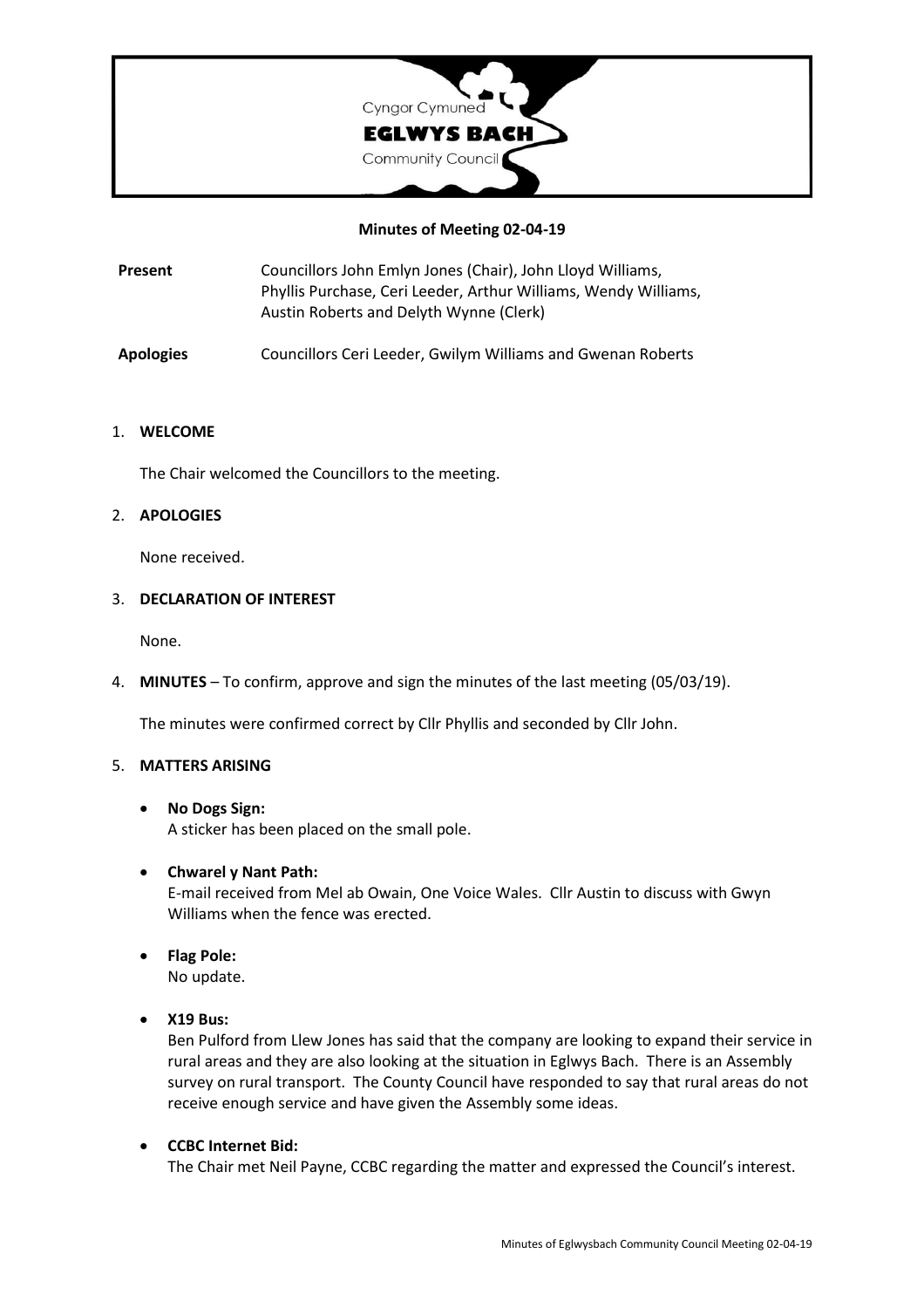

- **Complaint - Van:** Cllr Phyllis has spoken to the owner who has moved the van.
- **Ffordd Bryn Hir Memorial Seat:** No update.
- **Empty Seat on Council**: A discussion was held.
- **Financial Regulations:** The regulations were passed for the year 2019/20.
- **Standing Orders:** The orders were passed for the year 2019/20.
- **Review Risk Assessment:** The risk assessment was reviewed for the year 2019/20.
- **Declaration of Personal Interest:** All Councillors present updated their personal interests and signed.
- **Flood Wardens:**

The Community Council has no responsibility. Natural Resources Wales to contact the Chair but no update at present.

• **Church Cemetery;**

Cllr John to ask Wil not to cut the daffodils until they have died down. The Church Committee would like views regarding Celebration Trees that could be planted in the church cemetery. There are only 2 cremation spaces left in the cemetery. Further room will be required. Cllr Austin and Cllr John to investigate.

• **Community led housing – Arfon Hughes, Grwp Cynefin:** Could not attend the meeting tonight.

## 6. **PLANNING**

0/46012 - Glan Aber, Ffordd Eglwysbach, Eglwysbach Erection of replacement livestock building.

The application was objected to on the following grounds:

- Too large for the size of the field;
- Animal waste problems water course nearby;
- Access to the road is dangerous;
- Height of 3 meter is visible over the hedge would change the landscape and create visual impact.

## 7. **FINANCIAL REPORT**